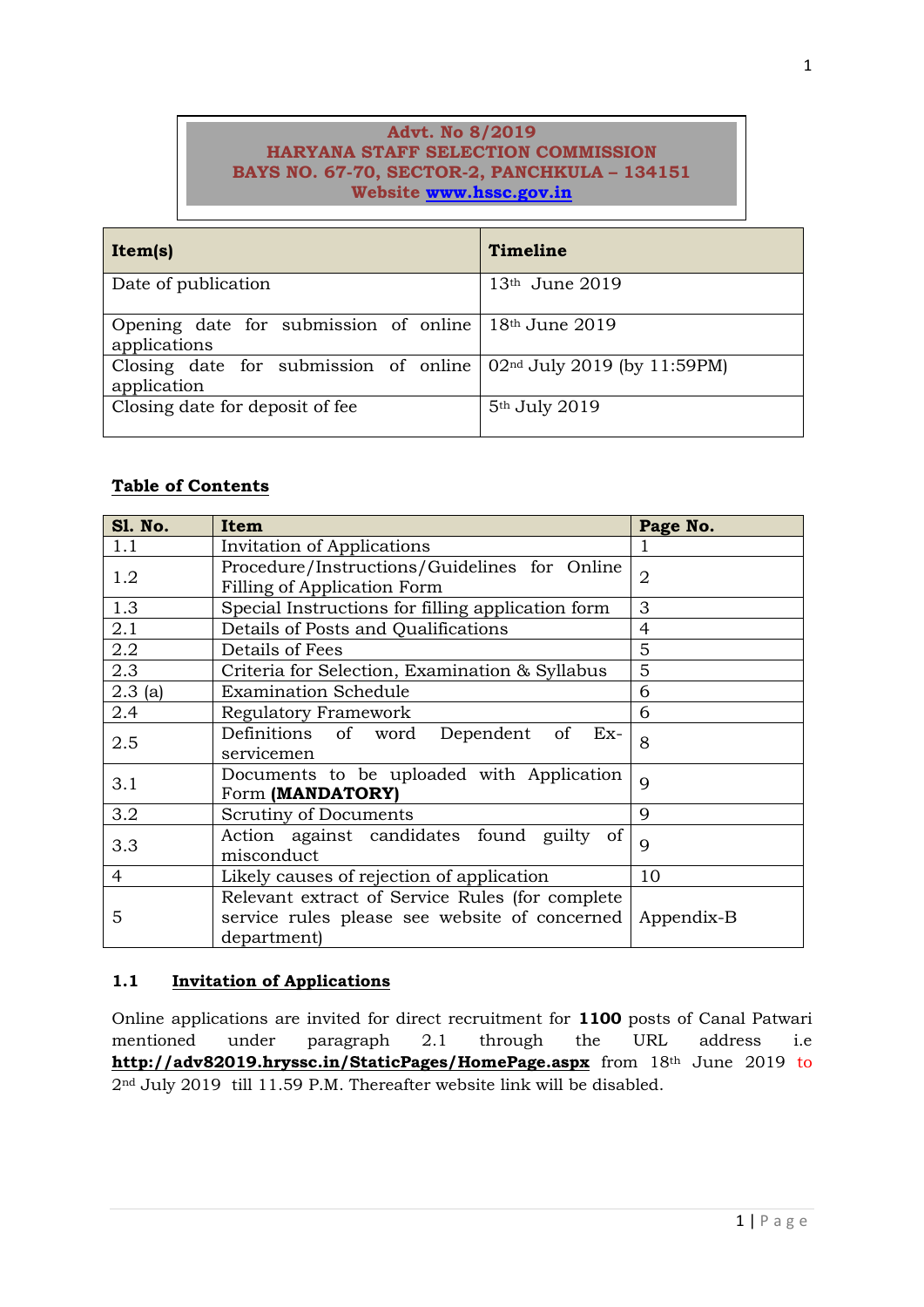## **1.2 Procedure/Instructions/Guidelines for Online Filling of Application Form**

Following are all the general and special instructions for the applicant with respect to the online filling of the application form

- a. Apply online well in advance without waiting for last date of submission of online application form.
- b. Please read the instructions and procedures carefully before you start filling the Online Application Form and check all the particulars filled up in application form after getting the printout to ensure the correctness of information and upload all documents before finally submitting the application
- c. The candidate should fill all details while filling the Online Application Form. After applying online, Registration No. and Password will be generated. Take print out of the registration no. and password screen for future reference of your application status and for Reprinting of your online filled application form and e-Challan form.
- d. After successful submission of application, candidates can again take final print out of application form and e-Challan.
- e. The hard copy of application form along with all uploaded documents must be brought at the time when called upon to do so by Haryana Staff Selection Commission. Documents which has not been uploaded, shall not be entertained.
- f. No request for change of any particular on the application form shall be entertained by the Haryana Staff Selection Commission.
- g. No offline application form or copy of downloaded application form will be accepted by the Haryana Staff Selection Commission.
- h. The Selection shall be made in accordance with the provisions of Haryana Govt. notification No.523-3GS-70/2068, dated 28.01.1970 and further amended time to time.
- i. Candidates who do not fulfill the qualifications/eligibility conditions on cutoff date, their application shall not be accepted by the online application system. All the Certificates/Documents relating to educational qualification/eligibility conditions and Socio-Economic Criteria etc. will be determined with regard to last date fixed to apply online applications also called as closing date i.e. 02.07.2019 as given in the advertisement.

The Commission does not scrutinize the documents at the time of submission of online application and the same are checked only at the time of Scrutiny.

### **Important Note:**

1. Candidates are advised to fill their application form carefully such as Name, Father's/Mother's name, Date of Birth and Category, Qualification, marks, obtained passing year, photo, Signature, details & fee, etc. No request for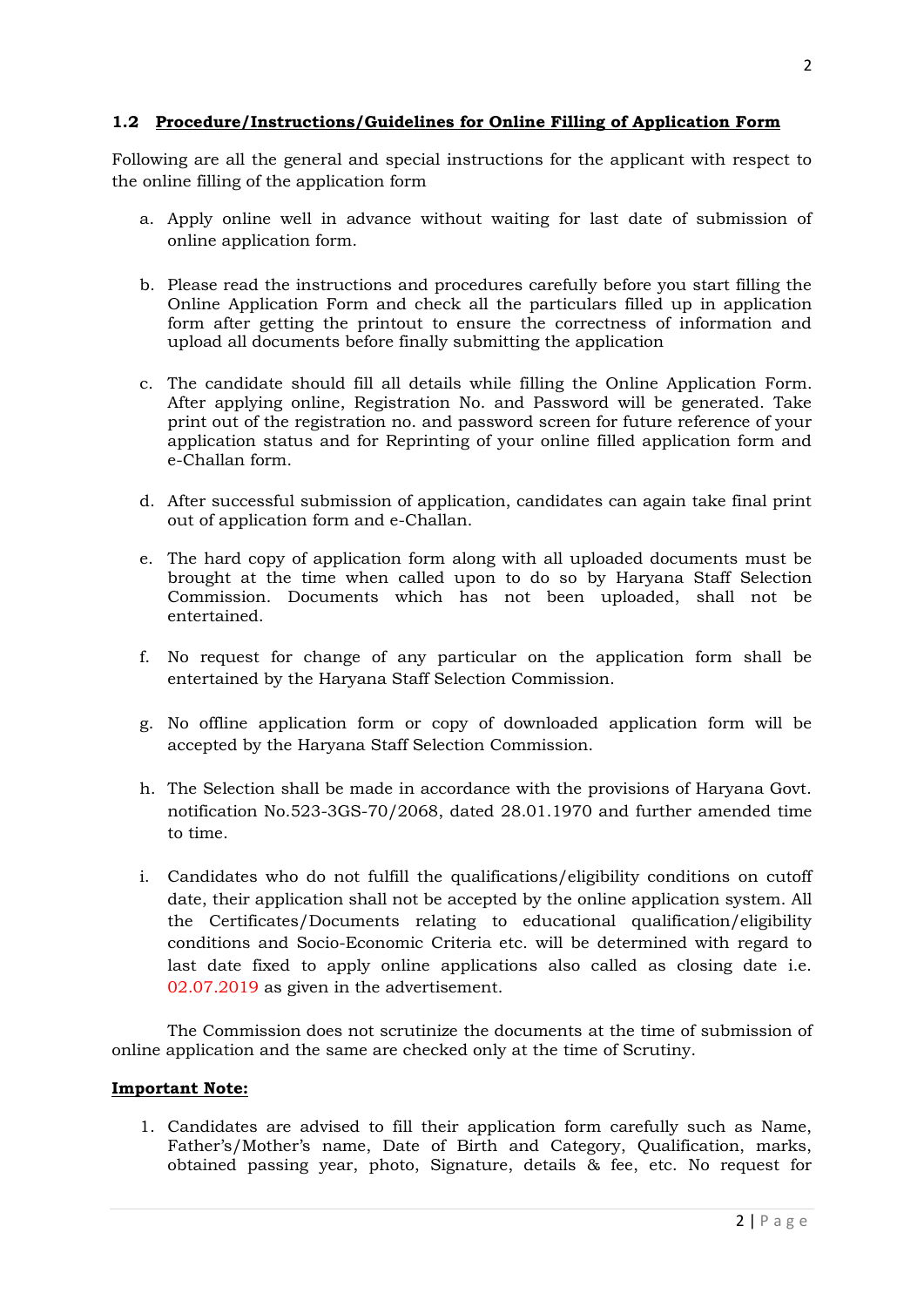change of any particular on the online application form shall be entertained by the Haryana Staff Selection Commission after submission of application form.

- 2. After final submission of application form, no change will be allowed. Candidate will be responsible for any mistake in the data of application form and fees paid by him/her.
- 3. In case candidate feels that he/she has filled up the form erroneously, he/she should fill up a fresh online application form alongwith fresh requisite fee before closing date.

## **1.3 Special Instructions for filling application form**

- 1. The online application can be filled up using **URL address i.e http://adv82019.hryssc.in/StaticPages/HomePage.aspx.**
- 2. The decision of the Commission in all matters relating to acceptance or rejection of an application, eligibility/suitability of the candidates, mode and criteria for selection etc. will be final and binding on the candidates. No inquiry or correspondence will be entertained in this regard.
- 3. Candidates applying for a post must ensure that they fulfill all the eligibility conditions on the last date of application.
- 4. If on verification at any stage starting from submitting application form till appointment and any time even after appointment, it is found that any candidate does not fulfill any of the eligibility condition or it is found that the information furnished is false or incorrect, his/her candidature will be cancelled and he/she will also be liable to be criminally prosecuted. This is irrespective of whether the candidate was benefitted by furnishing the false or incorrect information in his/her application.
- 5. A candidate whether he belongs to General or reserved category viz. SC, BCA, BCB, EWS, ESP, ESM/DESM, DFF or PwD (persons with disabilities) can submit only one online application form under one particular category of post advertised. Submission of more than one application form will automatically lead to rejection of candidature.
- 6. Haryana Staff Selection Commission reserves the right to call any candidate personally along with printed copy of the application form with uploaded documents original certificates and photocopy of self-attested certificates along with Photo, Identity Proof i.e. Identity Card/Driving License/Passport/Voter Card/Pan Card/Aadhaar Card etc.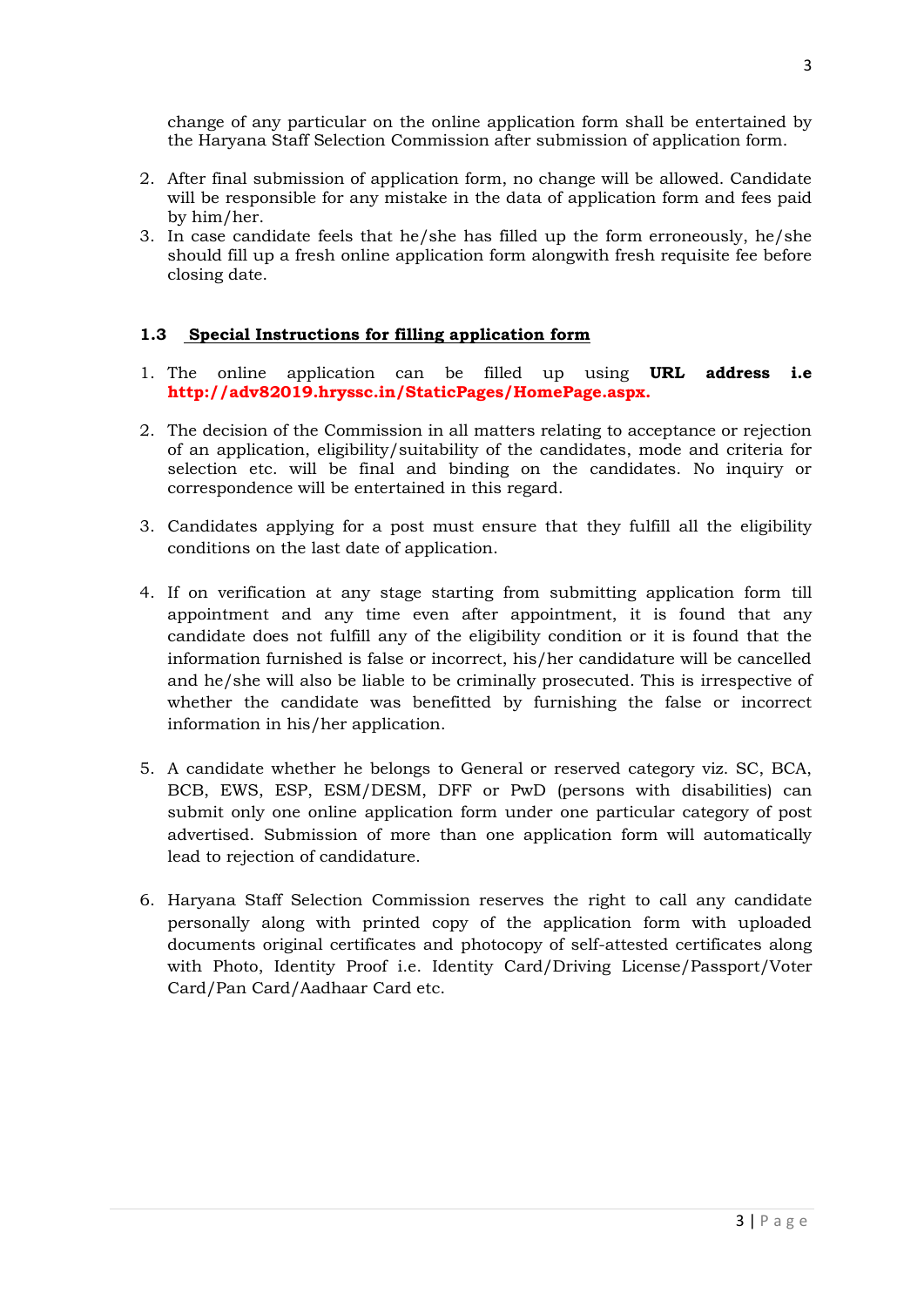### **2.1 Details of Post & Qualifications**

#### **Irrigation & Water Resources Department, Haryana, Panchkula**

### **Cat. No. 1 1100 posts of Canal Patwari.**

| Cat.       | Total | <b>NON ESM</b> | <b>ESM</b> | <b>ESP</b> |
|------------|-------|----------------|------------|------------|
| GEN.       | 473   | 385            | 77         | 11         |
| <b>SC</b>  | 220   | 187            | 22         | 11         |
| <b>BCA</b> | 176   | 148            | 22         | 6          |
| <b>BCB</b> | 121   | 83             | 33         | 5          |
| <b>EWS</b> | 110   |                |            |            |

### **Grand Total=1100**

### **PwD (Person with Disability)**

Blindness and Low vision=**11**

Deaf and hard of hearing=**11**

Locomotor disability including cerebral palsy, leprosy cured, dwarfism, acid attack victims and muscular dystrophgy=**11**

Autism, intellectual disability, specific learning disability and mental illness AND multiple disabilities from amongst person under all clauses including deaf-blindness in the posts identified for each disabilities=**11**

### **Essential Qualification:-**

- i) Graduate or its equivalent
- ii) Hindi/Sanskrit upto Matriculation as one of the subject or Higher Education.

Age:- 18-42 years

Pay Scale:- FPL-Rs. 19900-63200

### **Relaxation in Age**:

- i) Upper age limit is relaxable upto 5 years in the case of Scheduled Caste (SC), Backward Class (A) & Backward Class (B) as per Haryana Govt. instructions.
- ii) In the case of PwD General Candidates, the upper age limit is relaxable by 10 years (15 years for SCs/BCs) as per Haryana Government instructions No. 22/10/2013-1GS-III, dated 15.07.2014.
- iii) For Ex-servicemen Candidates, relaxation up to continuous Military service added by three years is permissible.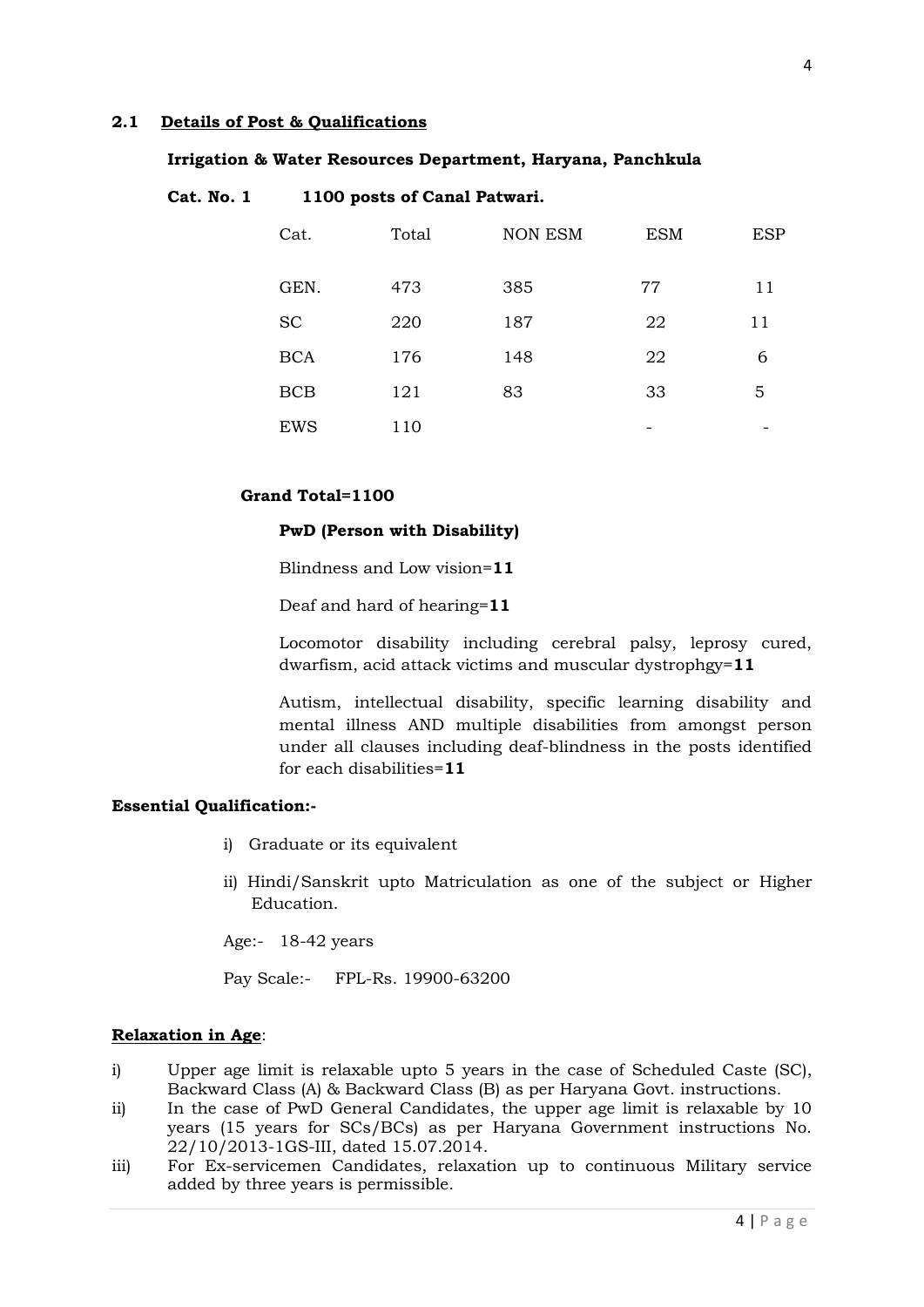- iv) The upper age limit in respect of widow, legally separated woman, divorcee, deserted woman and unmarried woman will be upto 47 years as per Government instructions.
- v) All of the above relaxations are for Haryana State domicile only.

# **2.2 Details of Fees**

| <b>S1.</b><br>No. | General<br><b>Category of post</b> |                    |                                 | <b>SC/BC/EWS</b><br>of<br><b>Candidates</b><br>Haryana State |           |
|-------------------|------------------------------------|--------------------|---------------------------------|--------------------------------------------------------------|-----------|
|                   |                                    | <b>Male/Female</b> | Female<br>(Haryana<br>resident) | <b>Male</b>                                                  | Female    |
|                   | Cat. No. 1                         | $Rs. 100/-$        | $Rs. 50/-$                      | $Rs. 25/-$                                                   | $Rs.13/-$ |
| 2.                | Physically                         | No Charges         |                                 |                                                              |           |
|                   | Handicapped/Ex-                    |                    |                                 |                                                              |           |
|                   | Serviceman<br>οf                   |                    |                                 |                                                              |           |
|                   | Haryana                            |                    |                                 |                                                              |           |

## **Note:**

- 1. The dependent of ESM and DFF are required to pay the fee as for General, SC or BCA & BCB Candidates as the case may be.
- 2. Fee once deposited against an application form is neither transferable nor refundable/adjustable.
- 3. The fee should be deposited through Net banking or e-Challan in any branch of State Bank of India, Punjab National Bank and IDBI Bank available on payment site.
- 4. Candidates are advised to choose their mode of payment i.e. Net banking or e-Challan while applying online.

## **2.3 Criteria for Selection, Examination & Syllabus.**

(i) The scheme of marks in respect of selection to the posts shall comprise of total 100 marks, as detailed below:

| No.<br>c.,<br>ЭF. | Subject                                | Marks |
|-------------------|----------------------------------------|-------|
|                   | Written Exam                           | 90    |
| <u>L.</u>         | Socio-Economic criteria and experience |       |

- (ii) The 90 marks of written examination shall be divided into to parts comprising: a) 75% weightage for General Awareness, Reasoning, Maths, Science, Computer, English, Hindi and concerned or relevant subject, as applicable. b) 25% weightage for History, Current Affairs, Literature, Geography, Civics, Environment, Culture etc. of Haryana.
- (iii) The marks for socio-economic criteria and experience shall be allocated as follows:
	- a. if neither the applicant nor any person from among the applicant's family viz father, mother, spouse, brother, and Son is, was or has been a regular employee in any Department/Board/ Corporation/Company/StatutoryBody/Commission/Authority of Government of Haryana or any other State Government or Government of India.

(5 marks)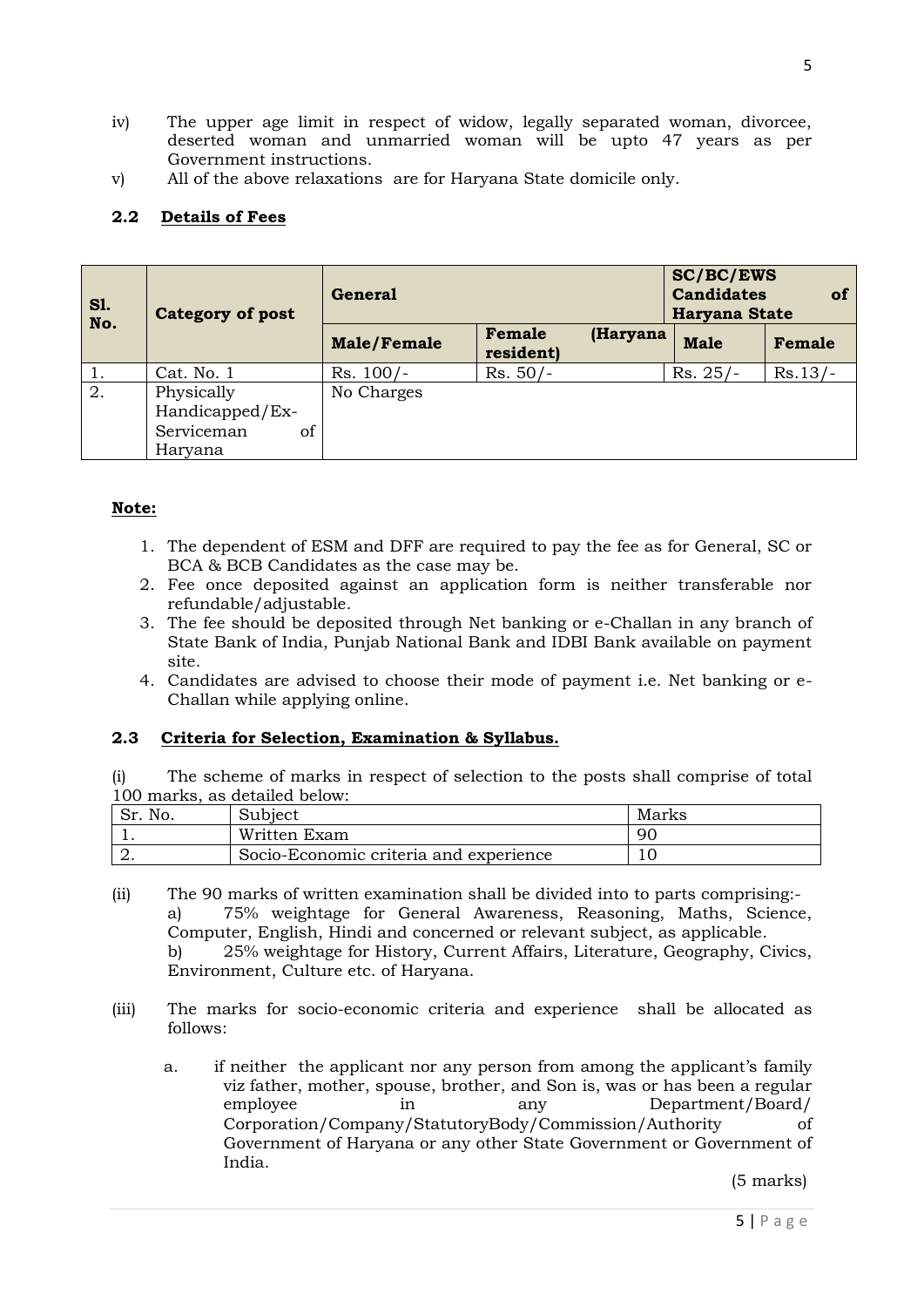- b. if the applicant is:-
	- (i) a widow; or
	- (ii) the first or the second child and his father had died before attaining the age of 42 years: or
	- (iii) the first or the second child and his father had died before the applicant had attained the age of 15 years,".

(5 marks)

c. If the applicant belongs to such a denotified tribe (Vimukt Jatis and Tapriwas Jatis) or Nomadic tribe of the State of Haryana which is neither a Scheduled Caste nor a Backward Class.

(5 marks)

## d. **Experience:**

One-half (=0.5) mark for each year or part thereof exceeding six month of experience, out of a maximum of sixteen years, on the same or a higher post in any Department/Board/Corporation/Company/Statutory Body/Commission/Authority of Government of Haryana. No marks shall be awarded for any period less than six months.

(A maximum of 8 marks)

- **Note:-** No applicant shall be given more than 10 marks for socio economic criteria and experience under any circumstances.
- **2.3 (a) Examination Schedule :- The Examination either Online (CBT) or OMR Based is likely to be held from 13.07.2019 to 18.08.2019 & the date, time and place of examination will be as per admit card. However, HSSC reserve the right to reschedule/change the above schedule on administrative grounds or otherwise. Applicants are advised to regularly visit the website as no separate individual intimation shall be send.**

## **2.4 Regulatory Framework**

- 1. Certificate for an applicant whose father has died issued by Tehsildar/Naib Tehsildar: Refer Annexure AI, AII.
- 2. Widow Certificate issued by Tehsildar: Refer Annexure BI, BII
- 3. Vimuktjati and Tapriwasjati Certificate issued by Tehsildar: Refer Saralharyana.gov.in or Antyodaya Saral Centers at distt. Level or Tehsildar office.
- 4. Experience Certificate issued by the concerned Appointing Authority: Refer Annexure D1.
- 5. Affidavit attested by Executive Magistrate in prescribed format regard point: Refer Annexure E1 to be uploaded application form and brought at the time of Scrutiny.

## **Note:-**

- 1. Performa/Formats for certificates are available as **Annexures- A-I, A-II, B-I, B-II, D-I, E-I** to this advertisement.
- 2. Claim under the socio economic criteria, if any, shall be admissible to those candidates only, who would fill the details of the requisite certificate i.e. name of issuing authority, date of issue and reference no. etc. and also upload the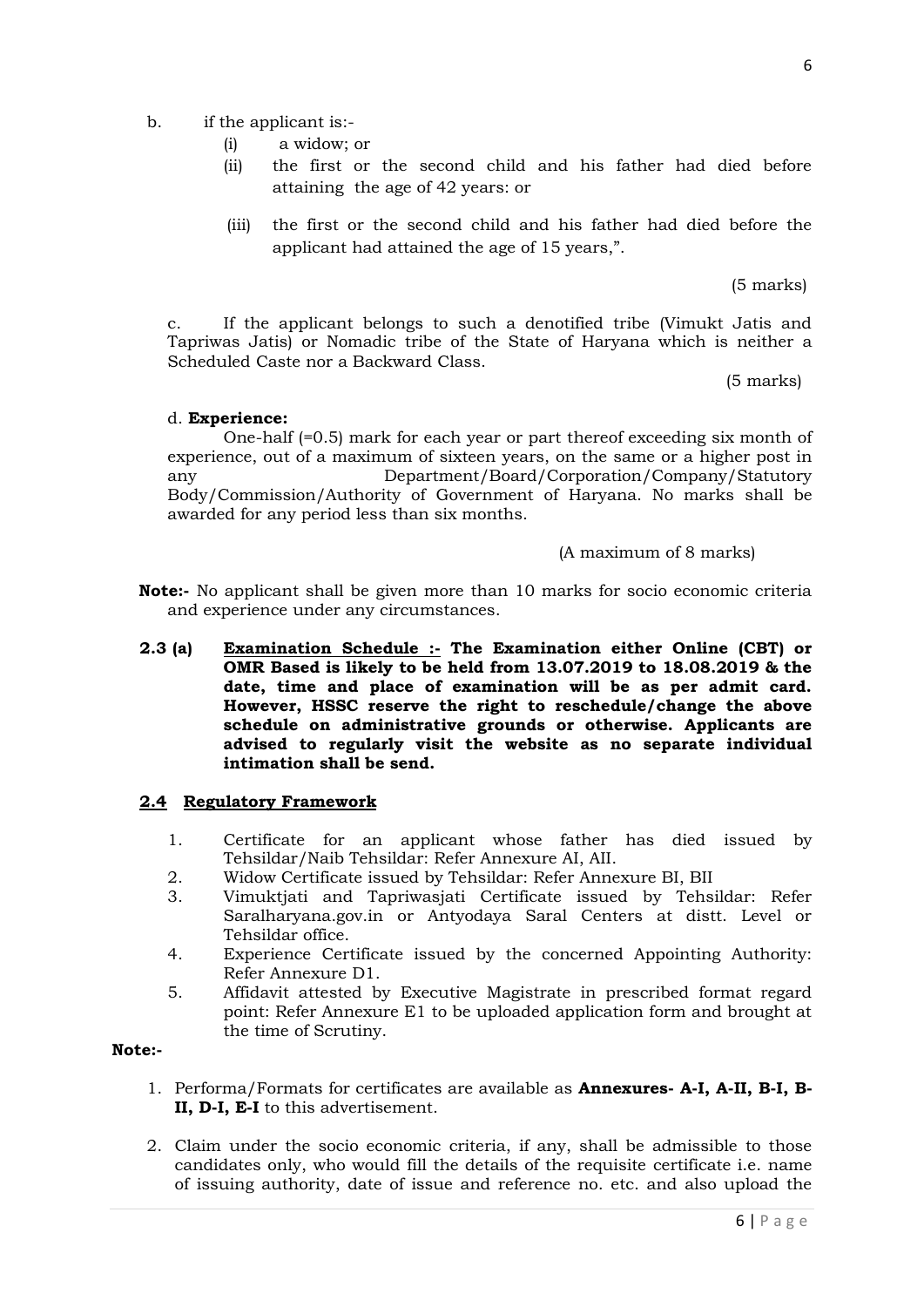requisite valid original certificate/document along with their application in support of their claim failing which, no certification benefits shall be considered after last date of filling online applications.

- 3. Claim of reservation/benefit relaxation etc., if any, shall be admissible to those candidates only, who upload the requisite valid original certificate along with their application in support of their claim and of Haryana domicile.
- 4. If quota reserved for Ex-servicemen or Backward Classes remains unfilled to that extent due to non-availability of suitable Ex-servicemen or their dependents or non-availability of suitable candidates from Backward Classes then overall reservation either from the unfilled vacancies of Ex-serviceman from the Backward Classes for Freedom fighter/their Children/Grand Children will remain limited 2% only. This benefit will be available to all Grand Children i.e. sons and daughters of sons and daughters (paternal as well as maternal) of the Freedom fighter(Chief Secretary Instruction No. 22/10/2013-1GSIII, dated 15.07.2014).
- 5. The benefit of reservation will be given only to those SC/BCA/BCB/EWS and ESM candidates who are domicile of Haryana State.
- 6. The SC/BCA/BCB/EWS/ESP and PwD (Person with Disabilities) candidates are required to upload SC/BCA/BCB/EWS/ESP and PwD (Person with Disabilities) Certificate duly issued by the competent authority and submit the same when called upon to do so by Haryana Staff Selection Commission.
- 7. DFF shall be required to upload the Certificate duly issued by the respective competent authority.
- 8. Qualifications and other term and conditions of eligibility will be determined with regard to the last date fixed for receipt of online applications also termed as closing date.
- 9. No Individual information at any stage shall be sent and hence all candidates should regularly visit the Website & Public Notices in different Newspapers.
- 10. Reservation of posts: Reservation for persons will be as per Haryana Government Instructions contained in letter No. 22/10/2013-1GS-III, dated 15.07.2014 and Govt. Instructions issued from time to time.
- 11. The reserved category candidates belonging to other States will compete against the posts meant for general category and will be considered as general category candidates as there is no reservation available for them.
- 12. For Disabled ESM/Dependent of Killed/ Disabled in action reservation will be as per Haryana Govt. instructions contained in letter No. 945-GS-II 72/6451, dated the 6th March, 1972. The reservation for ESM will be utilized in the order given below:
	- i. Disabled ex-servicemen with disability between 20% to 50%.
	- ii. Up to two dependents of Service personnel killed/disabled beyond 50%
	- iii. Other ex-servicemen.

**Note:-** Such benefit is not allowed to the ex-Serviceman and their dependents who is released in the normal course after the completion of their terms and is available to those who are boarded out of service by the defense department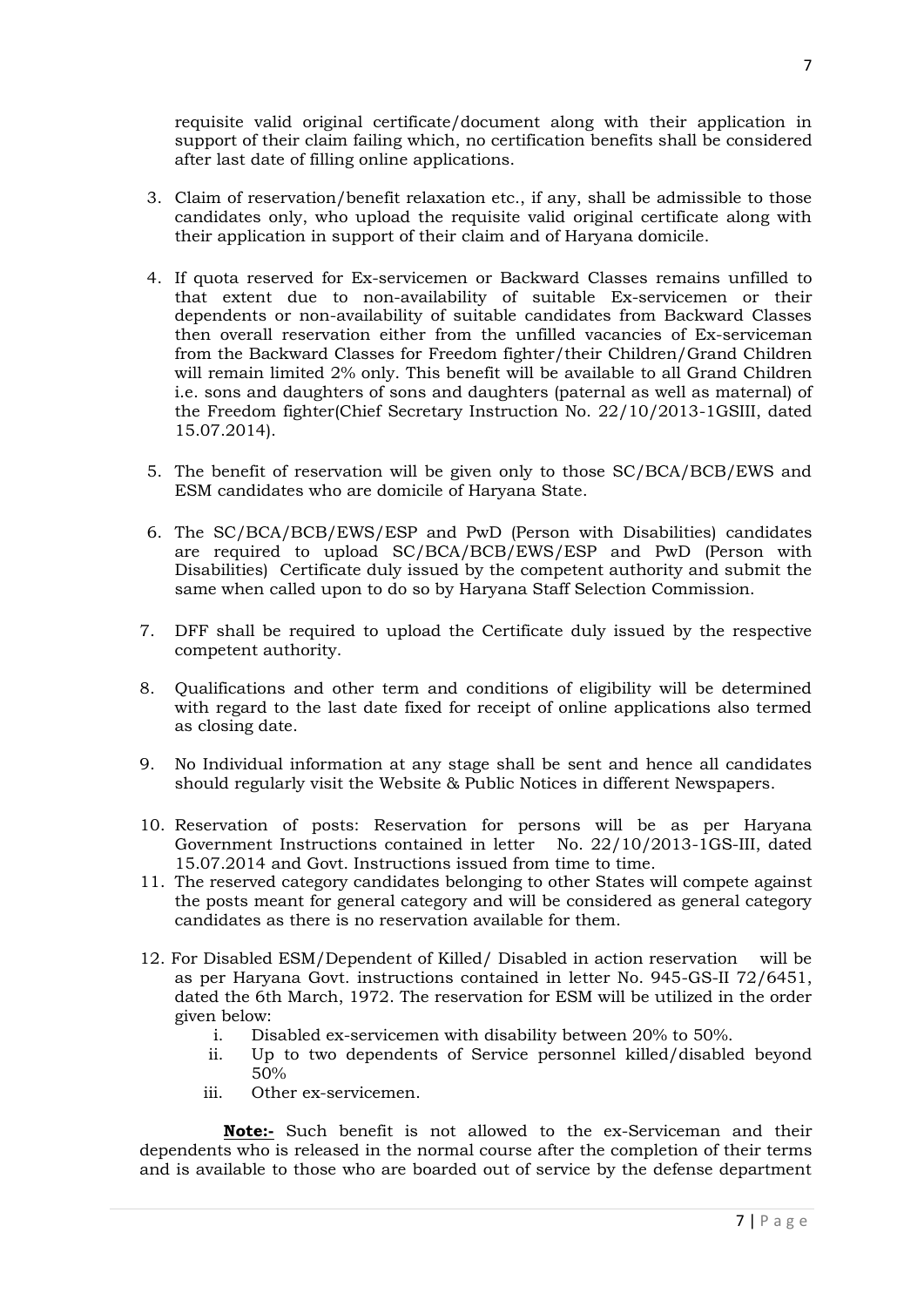on account of their disability (vide Govt. Circular letter No. 8047-4GSII-73/1549, dated 21st January 1974).

- 13. Disabled ex-servicemen will mean ex-servicemen who, while serving in the Armed Forces of the Union were disabled in operations against the enemy or in disturbed areas.
- 14.The dependents of ESM will include wife/widow, dependent sons/daughters and who fulfill all conditions of qualifications; age etc. prescribed for posts & will be considered on merit for the posts reserved for ESM to the extent of nonavailability of suitable ESM candidates.
- 15. DESM candidates of Haryana claiming benefit must have valid eligibility certificate on last date of submission of online application form and will have to produce the valid Eligibility Certificate from the concerned Zila Sainik Board when called upon to do so by Haryana Staff Selection Commission. Mere dependent certificate will not be entertained. ESM candidates should also produce attested photo copy of Identity Card issued by concerned Zila Sainik Board & Discharge Book whenever required.
- 16. If on verification at any stage, it is found that any candidate does not fulfill any of the eligibility condition or it is found that the information furnished is false or incorrect, his/her candidature will be cancelled and he/she will also be liable to be criminally prosecuted. This is irrespective of whether the candidate was benefitted in his/her application from that particular eligibility condition or not.
- 17. Candidates having Degrees/Diploma/Certificates from Board/Institution/ University which are not recognized by Haryana Government will not be eligible.
- 18. In case of any guidance/information/clarification regarding the online filling of the application form and Advertisement the candidate can call at helpline No. 01725143700 on all working days from 9:00 A.M. to 5:00 P.M.

### **2.5 DEFINITION OF WORD DEPENDENT OF EX-SERVICEMEN**

### **NONE OF THE PERSON BELOW SHALL FALL WITHIN THE DEFINITION OF WORD DEPENDENT OF EX-SERVICEMEN IN TERMS OF HARYANA GOVT. LETTER NO. 12/37/79-GSII, DATED 21-11-1980:**

- a. A person may be working on an adhoc basis against the post advertised or somewhere else.
- b. A person may be unemployed at the time of making the application but he may have other source of income viz. from agriculture, trade, property, Bank Balance etc.
- c. A person who is a member of the joint Hindu family and remains dependent upon the Karta till there is partition in the family or he ceases to be a member of the joint Hindu family and is obliged to pass on all his income to the Karta and he draws money for his subsistence from the pool of the joint Hindu family with the consent of the Karta.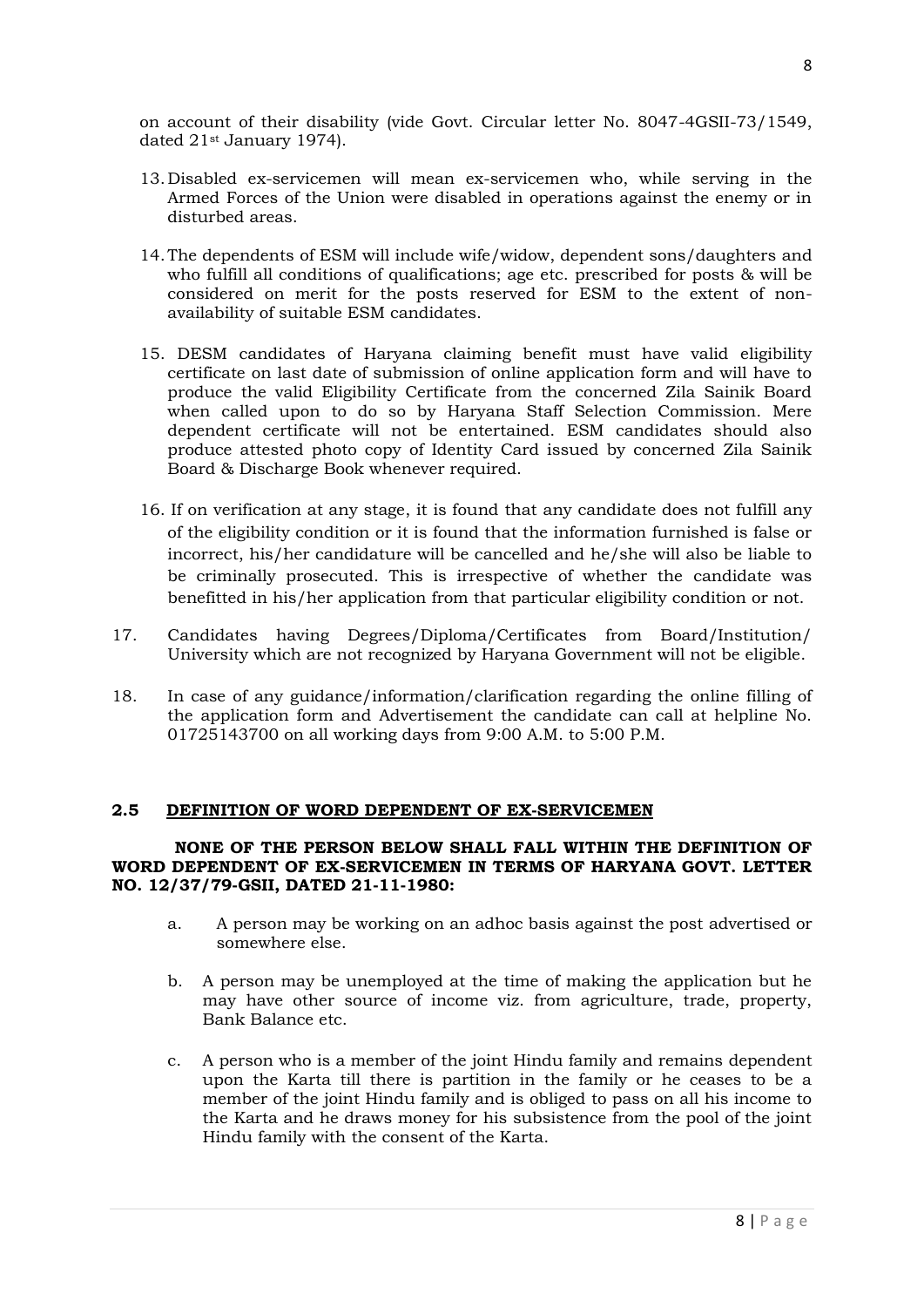d. A candidate who is a member of the joint Hindu family is employed on adhoc basis but he is otherwise dependent on his father.

## **3.1 Documents to be uploaded with Application Form (MANDATORY)**

- 1. Scanned Copy of Essential Academic Qualifications and Matriculation Certificate showing Date of Birth and other relevant details.
- 2. Scanned Copy of SC/BCA/BCB/EWS/ESP/ESM/DESM/DFF/ PwD (Person with Disabilities) certificate alongwith Haryana domicile Certificate issued by competent authority.
- 3. Scanned copy of Certificate claiming weightage/marks under socio-economic criteria and experience alongwith Haryana domicile Certificate issued by competent authority.
- 4. Scanned Photo duly signed by the Candidate.
- 5. Scanned signatures of the Candidate.
- 6. Scanned copy of all documents showing higher qualification, experience etc. on which basis candidate claim marks.
- **3.2 Scrutiny of Documents: -** Only those document which are uploaded by the candidates shall be considered. If there is any variation in the document uploaded and produced at the time of scrutiny candidature shall be liable to be cancelled. If any application is found without uploading requisite supporting documents and other relevant information, the candidate himself/herself shall be responsible for that and his/her candidature would be liable to be cancelled due to lack of proper or correct documents/information.

# **3.3 Action against candidates found guilty of misconduct**

- 1. Candidates are warned that they should not furnish any particulars that are false, tampered/fabricated or should not suppress any material information while filling up the application form.
- 2. At the time of written examination/scrutiny, if a candidate is (or has been) found guilty of:
	- a. Using unfair means during the examination or
	- b. Impersonating or procuring impersonation by any person or
	- c. Misbehaving in the examination hall or taking away the answer sheet from the examination hall or
	- d. Resorting to any irregular of improper means in connection with his/her candidature for selection or
	- e. Obtaining support for his/her candidature by any unfair means.

Not complying with instructions issued from time to time, such a candidate may, in addition to rendering himself/herself liable to criminal prosecution, be liable

- i. To be disqualified from the examination/scrutiny for which he/she is a candidate.
- ii. To be debarred either permanently or for a specified period, from any examination or recruitment conducted by HSSC.
- iii. To be terminated from service, if he/she already in Govt. Service.